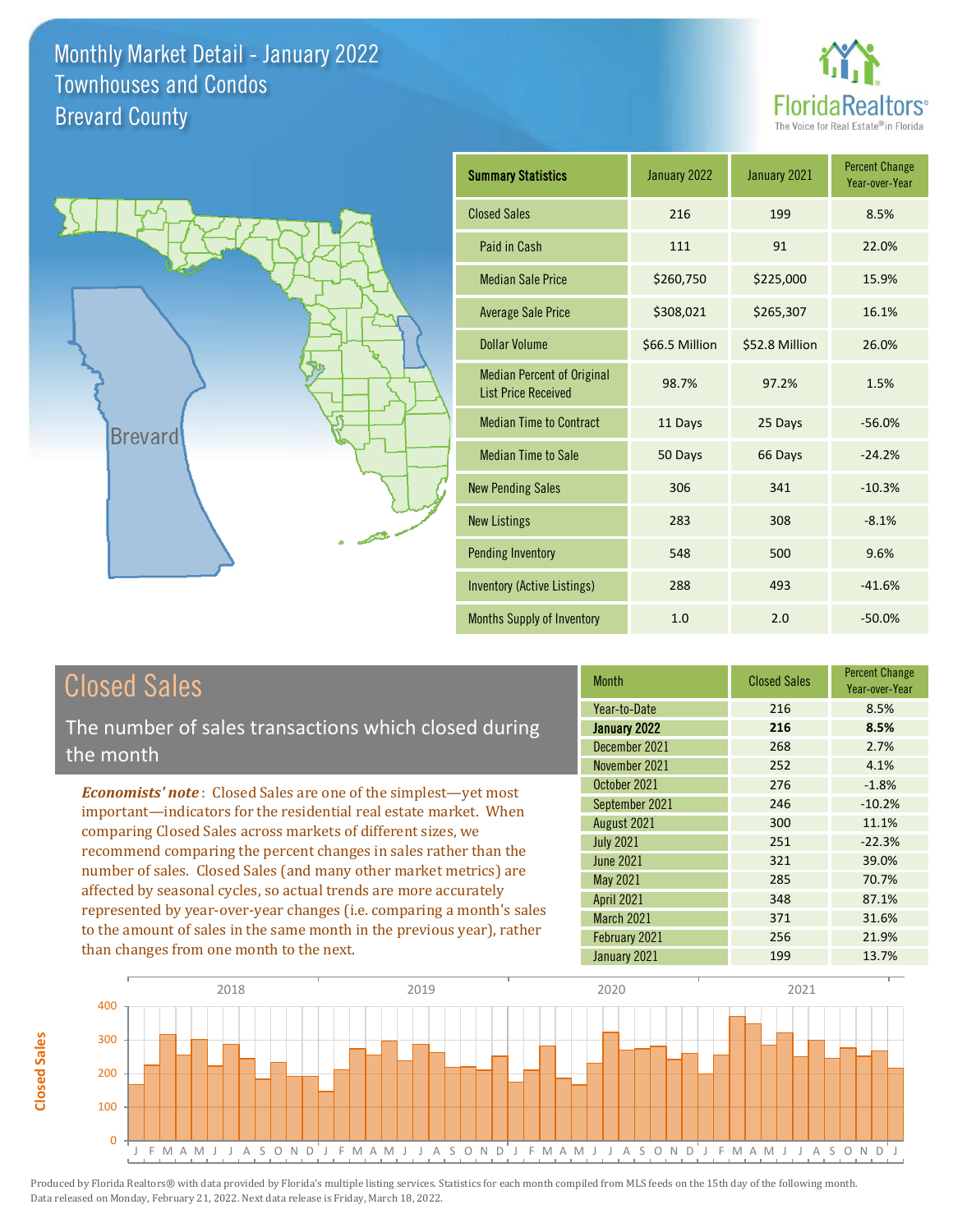this statistic should be interpreted with care.



183 35.6%

| Cash Sales                                                                      | <b>Month</b>      | <b>Cash Sales</b> | <b>Percent Change</b><br>Year-over-Year |
|---------------------------------------------------------------------------------|-------------------|-------------------|-----------------------------------------|
|                                                                                 | Year-to-Date      | 111               | 22.0%                                   |
| The number of Closed Sales during the month in which                            | January 2022      | 111               | 22.0%                                   |
| buyers exclusively paid in cash                                                 | December 2021     | 130               | 25.0%                                   |
|                                                                                 | November 2021     | 129               | 29.0%                                   |
|                                                                                 | October 2021      | 138               | 11.3%                                   |
|                                                                                 | September 2021    | 116               | $-1.7%$                                 |
| <b>Economists' note</b> : Cash Sales can be a useful indicator of the extent to | August 2021       | 136               | 21.4%                                   |
| which investors are participating in the market. Why? Investors are             | <b>July 2021</b>  | 131               | $-10.9%$                                |
| far more likely to have the funds to purchase a home available up front,        | <b>June 2021</b>  | 154               | 33.9%                                   |
| whereas the typical homebuyer requires a mortgage or some other                 | May 2021          | 143               | 93.2%                                   |
| form of financing. There are, of course, many possible exceptions, so           | <b>April 2021</b> | 170               | 150.0%                                  |



## Cash Sales as a Percentage of Closed Sales

The percentage of Closed Sales during the month which were Cash Sales

*Economists' note* : This statistic is simply another way of viewing Cash Sales. The remaining percentages of Closed Sales (i.e. those not paid fully in cash) each month involved some sort of financing, such as mortgages, owner/seller financing, assumed loans, etc.

| <b>Month</b>      | <b>Percent of Closed</b><br>Sales Paid in Cash | <b>Percent Change</b><br>Year-over-Year |
|-------------------|------------------------------------------------|-----------------------------------------|
| Year-to-Date      | 51.4%                                          | 12.5%                                   |
| January 2022      | 51.4%                                          | 12.5%                                   |
| December 2021     | 48.5%                                          | 21.9%                                   |
| November 2021     | 51.2%                                          | 24.0%                                   |
| October 2021      | 50.0%                                          | 13.4%                                   |
| September 2021    | 47.2%                                          | 9.5%                                    |
| August 2021       | 45.3%                                          | 9.2%                                    |
| <b>July 2021</b>  | 52.2%                                          | 14.7%                                   |
| <b>June 2021</b>  | 48.0%                                          | $-3.6%$                                 |
| <b>May 2021</b>   | 50.2%                                          | 13.3%                                   |
| <b>April 2021</b> | 48.9%                                          | 33.6%                                   |
| March 2021        | 49.3%                                          | 2.9%                                    |
| February 2021     | 52.0%                                          | 22.6%                                   |
| January 2021      | 45.7%                                          | $-9.1%$                                 |

January 2021 91 91 3.4%

February 2021 133 49.4%

March 2021

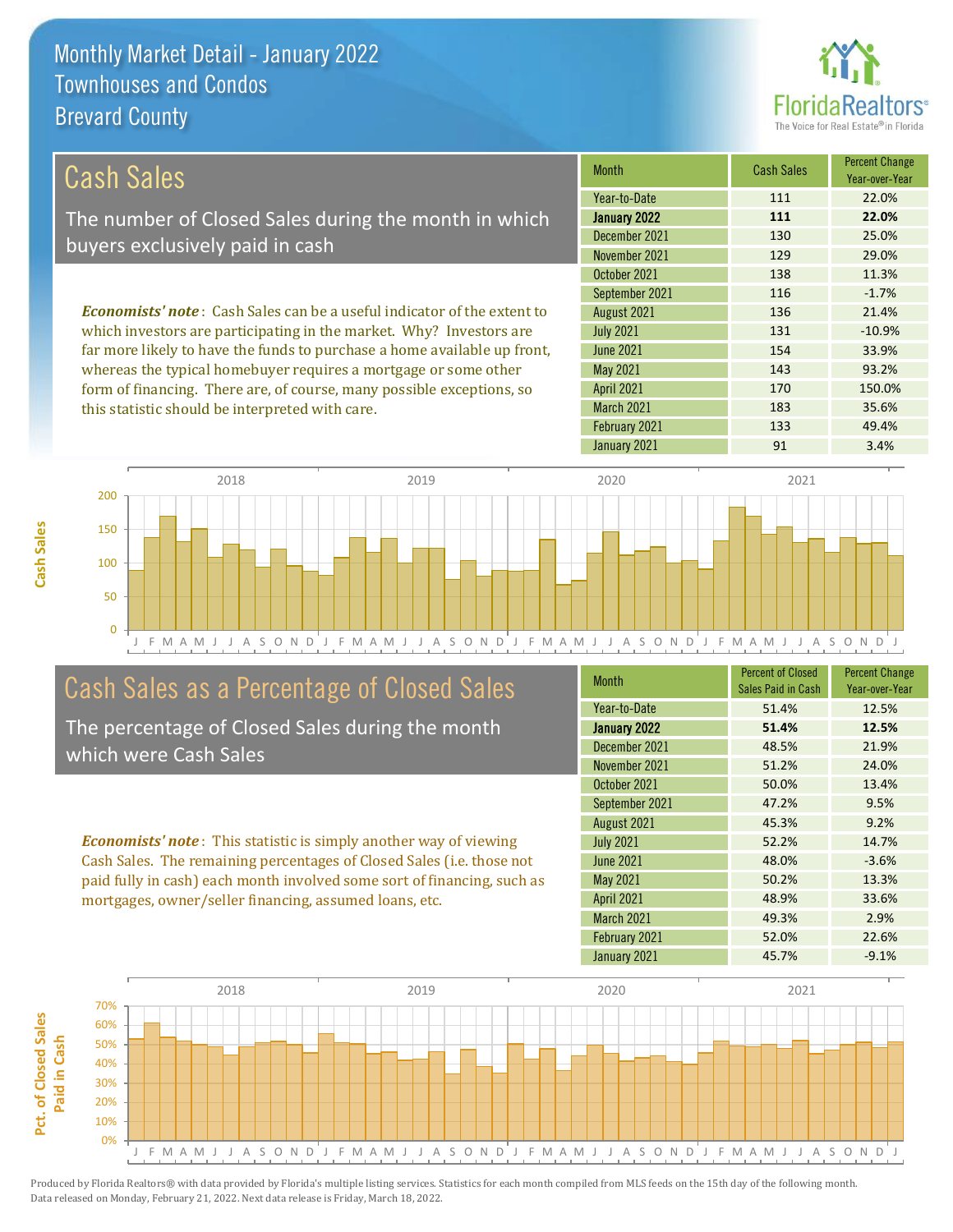

Year-over-Year

#### January 2022 **\$260,750 15.9%** Year-to-Date \$260,750 15.9% June 2021 **\$232,000 6.7%** December 2021 \$261,500 17.3% November 2021 **\$248,150** 5.1% August 2021 **\$261,868** 17.6% July 2021 **\$235,000** 9.3% October 2021 **\$249,450** 17.1% September 2021 **\$245,000** 28.9% May 2021 **\$230,000** \$230,000 36.9% April 2021 **\$254,389** 18.3% March 2021 **\$220,000** \$200,000 7.3% February 2021  $\bigcup$  \$205,000 -2.7% January 2021 **\$225,000** \$225,000 *Economists' note* : Median Sale Price is our preferred summary statistic for price activity because, unlike Average Sale Price, Median Sale Price is not sensitive to high sale prices for small numbers of homes that may not be characteristic of the market area. Keep in mind that median price trends over time are not always solely caused by changes in the general value of local real estate. Median sale price only reflects the values of the homes that *sold* each month, and the mix of the types of homes that sell can change over time. Median Sale Price The median sale price reported for the month (i.e. 50% of sales were above and 50% of sales were below)



## Average Sale Price

The average sale price reported for the month (i.e. total sales in dollars divided by the number of sales)

*Economists' note* : Usually, we prefer Median Sale Price over Average Sale Price as a summary statistic for home prices. However, Average Sale Price does have its uses—particularly when it is analyzed alongside the Median Sale Price. For one, the relative difference between the two statistics can provide some insight into the market for higher-end homes in an area.

| Month             | <b>Average Sale Price</b> | <b>Percent Change</b><br>Year-over-Year |
|-------------------|---------------------------|-----------------------------------------|
| Year-to-Date      | \$308,021                 | 16.1%                                   |
| January 2022      | \$308,021                 | 16.1%                                   |
| December 2021     | \$324,136                 | 23.2%                                   |
| November 2021     | \$293,345                 | 0.4%                                    |
| October 2021      | \$309,291                 | 18.7%                                   |
| September 2021    | \$315,824                 | 37.7%                                   |
| August 2021       | \$311,423                 | 19.6%                                   |
| <b>July 2021</b>  | \$281,488                 | 7.1%                                    |
| <b>June 2021</b>  | \$289,044                 | 8.5%                                    |
| May 2021          | \$273,991                 | 33.9%                                   |
| <b>April 2021</b> | \$304,323                 | 29.7%                                   |
| March 2021        | \$268,124                 | 0.0%                                    |
| February 2021     | \$252,772                 | 2.7%                                    |
| January 2021      | \$265,307                 | 30.1%                                   |



Produced by Florida Realtors® with data provided by Florida's multiple listing services. Statistics for each month compiled from MLS feeds on the 15th day of the following month. Data released on Monday, February 21, 2022. Next data release is Friday, March 18, 2022.

Month Median Sale Price Percent Change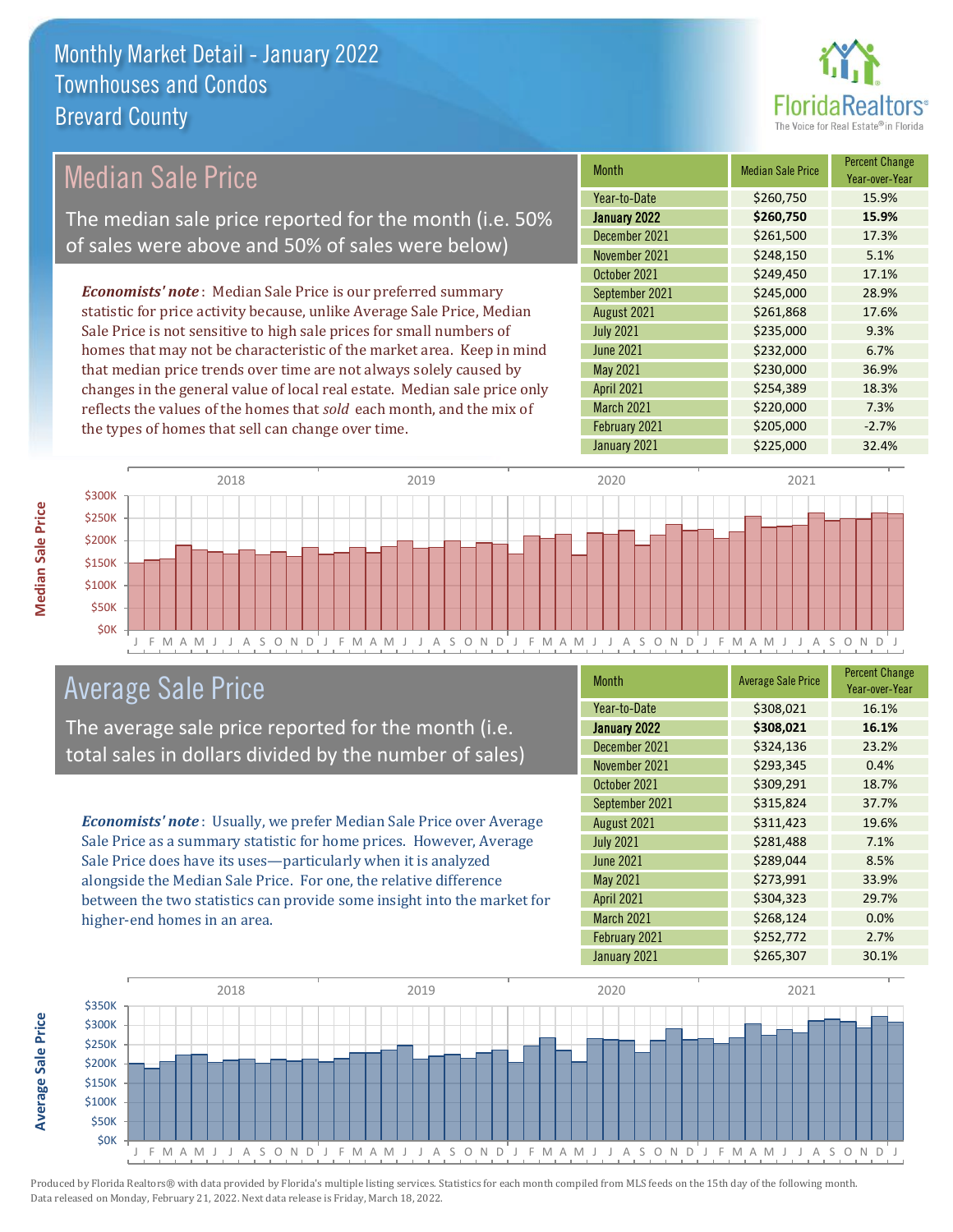

### ollar Volume

The sum of the sale prices for all sales which closed during the month

*Economists' note* : Dollar Volume is simply the sum of all sale prices in a given time period, and can quickly be calculated by multiplying Closed Sales by Average Sale Price. It is a strong indicator of the health of the real estate industry in a market, and is of particular interest to real estate professionals, investors, analysts, and government agencies. Potential home sellers and home buyers, on the other hand, will likely be better served by paying attention to trends in the two components of Dollar Volume (i.e. sales and prices) individually.

| <b>Month</b>      | <b>Dollar Volume</b> | <b>Percent Change</b><br>Year-over-Year |
|-------------------|----------------------|-----------------------------------------|
| Year-to-Date      | \$66.5 Million       | 26.0%                                   |
| January 2022      | \$66.5 Million       | 26.0%                                   |
| December 2021     | \$86.9 Million       | 26.5%                                   |
| November 2021     | \$73.9 Million       | 4.5%                                    |
| October 2021      | \$85.4 Million       | 16.6%                                   |
| September 2021    | \$77.7 Million       | 23.6%                                   |
| August 2021       | \$93.4 Million       | 32.9%                                   |
| <b>July 2021</b>  | \$70.7 Million       | $-16.8%$                                |
| <b>June 2021</b>  | \$92.8 Million       | 50.7%                                   |
| May 2021          | \$78.1 Million       | 128.5%                                  |
| <b>April 2021</b> | \$105.9 Million      | 142.6%                                  |
| March 2021        | \$99.5 Million       | 31.6%                                   |
| February 2021     | \$64.7 Million       | 25.2%                                   |
| January 2021      | \$52.8 Million       | 48.0%                                   |



# Median Percent of Original List Price Received

The median of the sale price (as a percentage of the original list price) across all properties selling during the month

*Economists' note* : The Median Percent of Original List Price Received is useful as an indicator of market recovery, since it typically rises as buyers realize that the market may be moving away from them and they need to match the selling price (or better it) in order to get a contract on the house. This is usually the last measure to indicate a market has shifted from down to up, so it is what we would call a *lagging* indicator.

| <b>Month</b>      | Med. Pct. of Orig.<br><b>List Price Received</b> | <b>Percent Change</b><br>Year-over-Year |
|-------------------|--------------------------------------------------|-----------------------------------------|
| Year-to-Date      | 98.7%                                            | 1.5%                                    |
| January 2022      | 98.7%                                            | 1.5%                                    |
| December 2021     | 98.2%                                            | 1.9%                                    |
| November 2021     | 98.9%                                            | 2.0%                                    |
| October 2021      | 99.3%                                            | 2.6%                                    |
| September 2021    | 98.9%                                            | 2.5%                                    |
| August 2021       | 100.0%                                           | 4.5%                                    |
| <b>July 2021</b>  | 100.0%                                           | 4.1%                                    |
| <b>June 2021</b>  | 100.0%                                           | 4.5%                                    |
| May 2021          | 99.0%                                            | 3.4%                                    |
| <b>April 2021</b> | 98.5%                                            | 2.7%                                    |
| March 2021        | 97.7%                                            | 1.8%                                    |
| February 2021     | 96.0%                                            | $-0.3%$                                 |
| January 2021      | 97.2%                                            | 1.6%                                    |

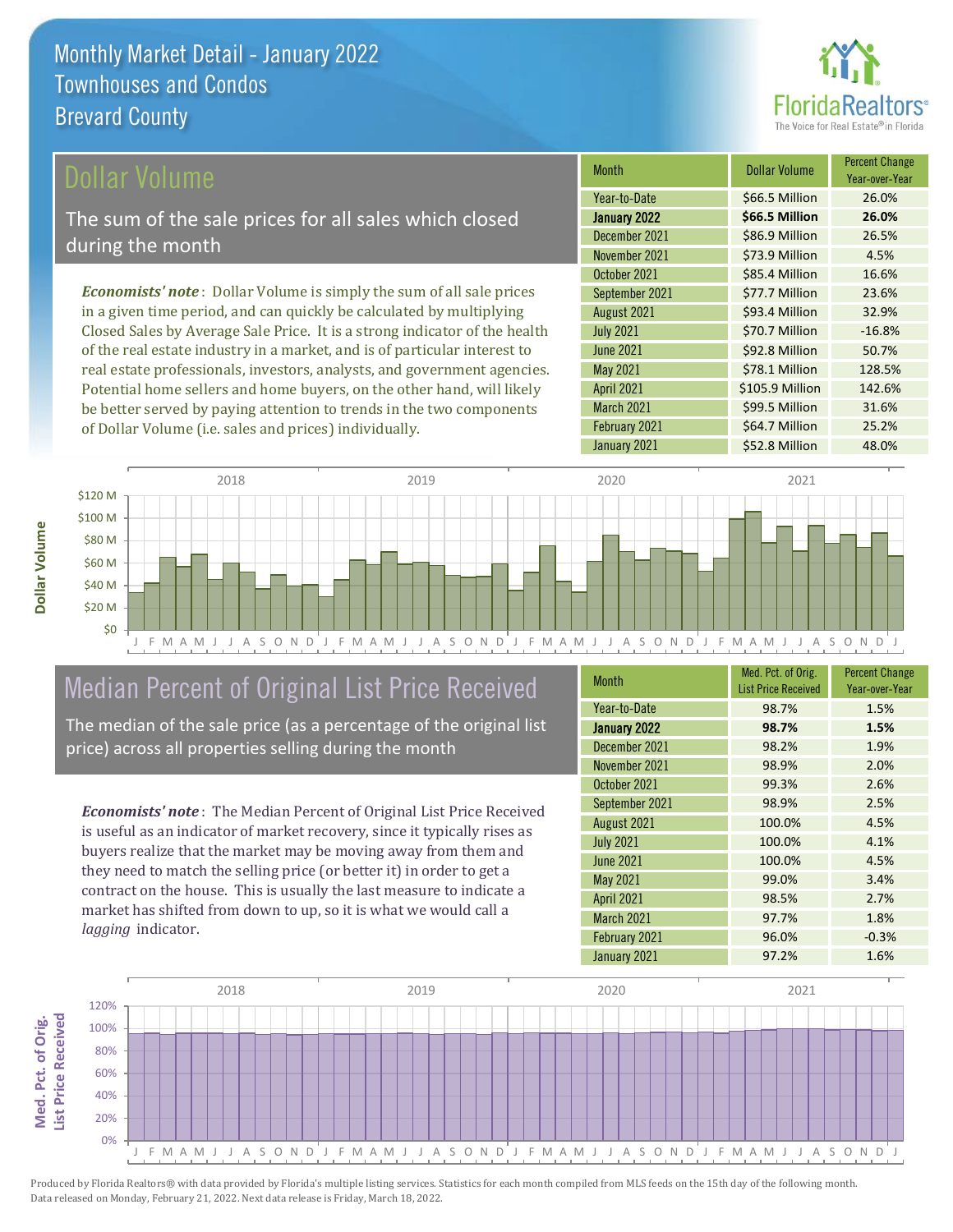

## Median Time to Contract

The median number of days between the listing date and contract date for all Closed Sales during the month

*Economists' note* : Like Time to Sale, Time to Contract is a measure of the length of the home selling process calculated for sales which closed during the month. The difference is that Time to Contract measures the number of days between the initial listing of a property and the signing of the contract which eventually led to the closing of the sale. When the gap between Median Time to Contract and Median Time to Sale grows, it is usually a sign of longer closing times and/or declining numbers of cash sales.

| <b>Month</b>        | <b>Median Time to</b><br>Contract | <b>Percent Change</b><br>Year-over-Year |
|---------------------|-----------------------------------|-----------------------------------------|
| Year-to-Date        | 11 Days                           | $-56.0%$                                |
| <b>January 2022</b> | 11 Days                           | $-56.0%$                                |
| December 2021       | 13 Days                           | $-48.0%$                                |
| November 2021       | 15 Days                           | $-28.6%$                                |
| October 2021        | 10 Days                           | $-50.0%$                                |
| September 2021      | 12 Days                           | $-57.1%$                                |
| August 2021         | 15 Days                           | $-46.4%$                                |
| <b>July 2021</b>    | 8 Days                            | $-82.6%$                                |
| <b>June 2021</b>    | 8 Days                            | $-81.4%$                                |
| May 2021            | 11 Days                           | $-70.3%$                                |
| <b>April 2021</b>   | 12 Days                           | $-53.8%$                                |
| March 2021          | 15 Days                           | $-50.0%$                                |
| February 2021       | 23 Days                           | $-53.1%$                                |
| January 2021        | 25 Days                           | $-32.4%$                                |





## Median Time to Sale

The median number of days between the listing date and closing date for all Closed Sales during the month

*Economists' note* : Time to Sale is a measure of the length of the home selling process, calculated as the number of days between the initial listing of a property and the closing of the sale. *Median* Time to Sale is the amount of time the "middle" property selling this month was on the market. That is, 50% of homes selling this month took *less* time to sell, and 50% of homes took *more* time to sell. Median Time to Sale gives a more accurate picture than Average Time to Sale, which can be skewed upward by small numbers of properties taking an abnormally long time to sell.

| <b>Month</b>      | <b>Median Time to Sale</b> | <b>Percent Change</b><br>Year-over-Year |
|-------------------|----------------------------|-----------------------------------------|
| Year-to-Date      | 50 Days                    | $-24.2%$                                |
| January 2022      | 50 Days                    | $-24.2%$                                |
| December 2021     | 49 Days                    | $-22.2%$                                |
| November 2021     | 49 Days                    | $-23.4%$                                |
| October 2021      | 44 Days                    | $-22.8%$                                |
| September 2021    | 48 Days                    | $-25.0%$                                |
| August 2021       | 53 Days                    | $-25.4%$                                |
| <b>July 2021</b>  | 44 Days                    | $-48.2%$                                |
| <b>June 2021</b>  | 45 Days                    | $-46.4%$                                |
| <b>May 2021</b>   | 48 Days                    | $-28.4%$                                |
| <b>April 2021</b> | 52 Days                    | $-27.8%$                                |
| March 2021        | 53 Days                    | $-23.2%$                                |
| February 2021     | 64 Days                    | $-27.3%$                                |
| January 2021      | 66 Days                    | $-12.0%$                                |

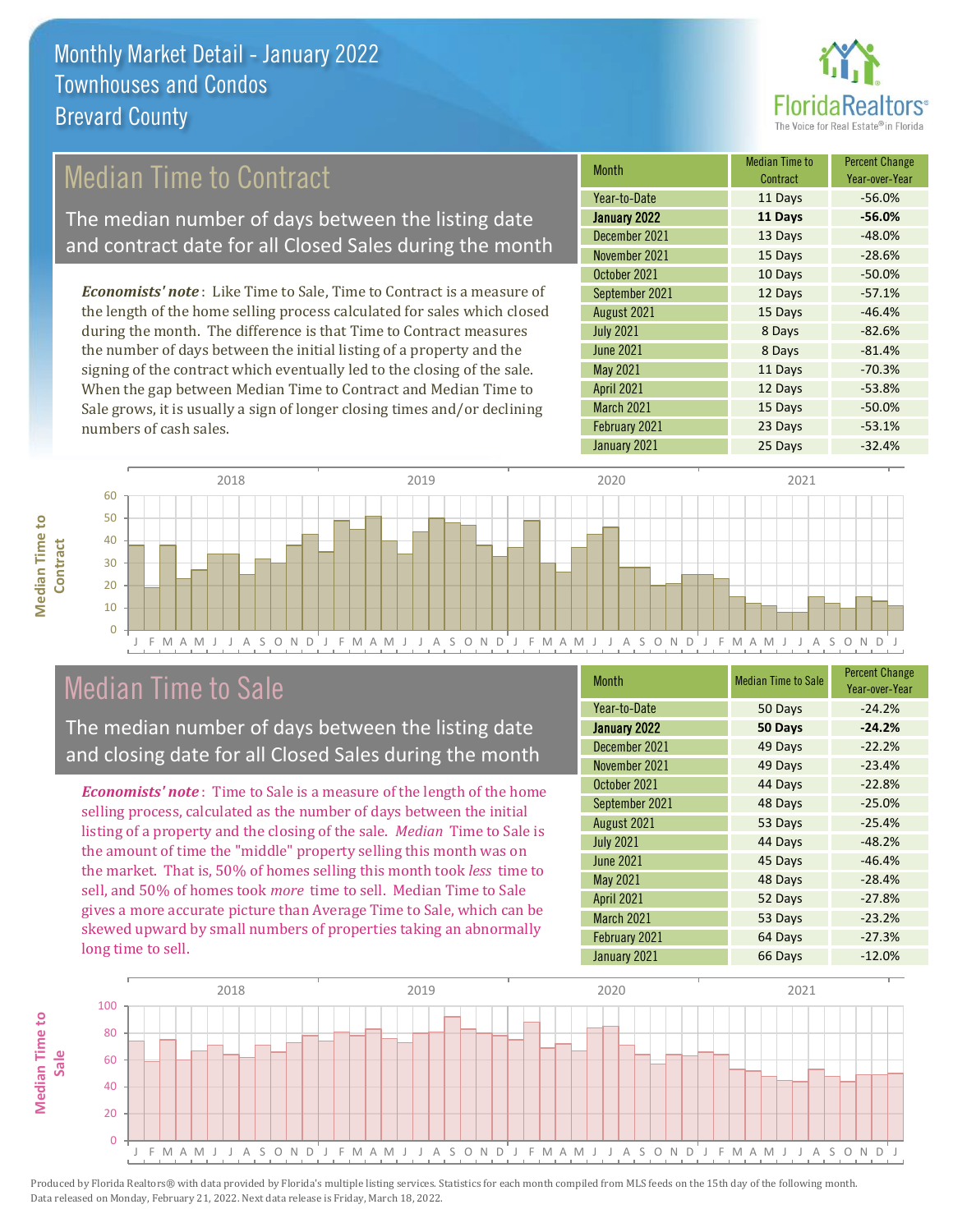

| New Pending Sales                                                              | <b>Month</b>      | <b>New Pending Sales</b> | <b>Percent Change</b><br>Year-over-Year |
|--------------------------------------------------------------------------------|-------------------|--------------------------|-----------------------------------------|
|                                                                                | Year-to-Date      | 306                      | $-10.3%$                                |
| The number of listed properties that went under                                | January 2022      | 306                      | $-10.3%$                                |
| contract during the month                                                      | December 2021     | 248                      | 6.4%                                    |
|                                                                                | November 2021     | 276                      | 12.7%                                   |
|                                                                                | October 2021      | 290                      | $-0.3%$                                 |
| <b>Economists' note</b> : Because of the typical length of time it takes for a | September 2021    | 268                      | 5.1%                                    |
| sale to close, economists consider Pending Sales to be a decent                | August 2021       | 299                      | $-10.7%$                                |
| indicator of potential future Closed Sales. It is important to bear in         | <b>July 2021</b>  | 260                      | $-16.1%$                                |
| mind, however, that not all Pending Sales will be closed successfully.         | <b>June 2021</b>  | 275                      | $-16.4%$                                |
| So, the effectiveness of Pending Sales as a future indicator of Closed         | May 2021          | 342                      | 27.6%                                   |
| Sales is susceptible to changes in market conditions such as the               | <b>April 2021</b> | 308                      | 93.7%                                   |



# New Listings

distressed properties for sale.

The number of properties put onto the market during the month

availability of financing for homebuyers and the inventory of

*Economists' note* : New Listings tend to rise in delayed response to increasing prices, so they are often seen as a lagging indicator of market health. As prices rise, potential sellers raise their estimations of value—and in the most recent cycle, rising prices have freed up many potential sellers who were previously underwater on their mortgages. Note that in our calculations, we take care to not include properties that were recently taken off the market and quickly relisted, since these are not really *new* listings.

| <b>Month</b>      | <b>New Listings</b> | <b>Percent Change</b><br>Year-over-Year |
|-------------------|---------------------|-----------------------------------------|
| Year-to-Date      | 283                 | $-8.1%$                                 |
| January 2022      | 283                 | $-8.1%$                                 |
| December 2021     | 209                 | $-7.5%$                                 |
| November 2021     | 259                 | $-11.3%$                                |
| October 2021      | 284                 | $-1.7%$                                 |
| September 2021    | 261                 | 3.2%                                    |
| August 2021       | 317                 | $-2.8%$                                 |
| <b>July 2021</b>  | 348                 | 21.7%                                   |
| <b>June 2021</b>  | 347                 | 34.5%                                   |
| May 2021          | 281                 | $-7.0%$                                 |
| <b>April 2021</b> | 317                 | 56.2%                                   |
| March 2021        | 340                 | 14.1%                                   |
| February 2021     | 310                 | 6.2%                                    |
| January 2021      | 308                 | $-11.7%$                                |

March 2021 **414** 97.1% February 2021 349 349 22.0% January 2021 **341** 17.6%



**New Listings**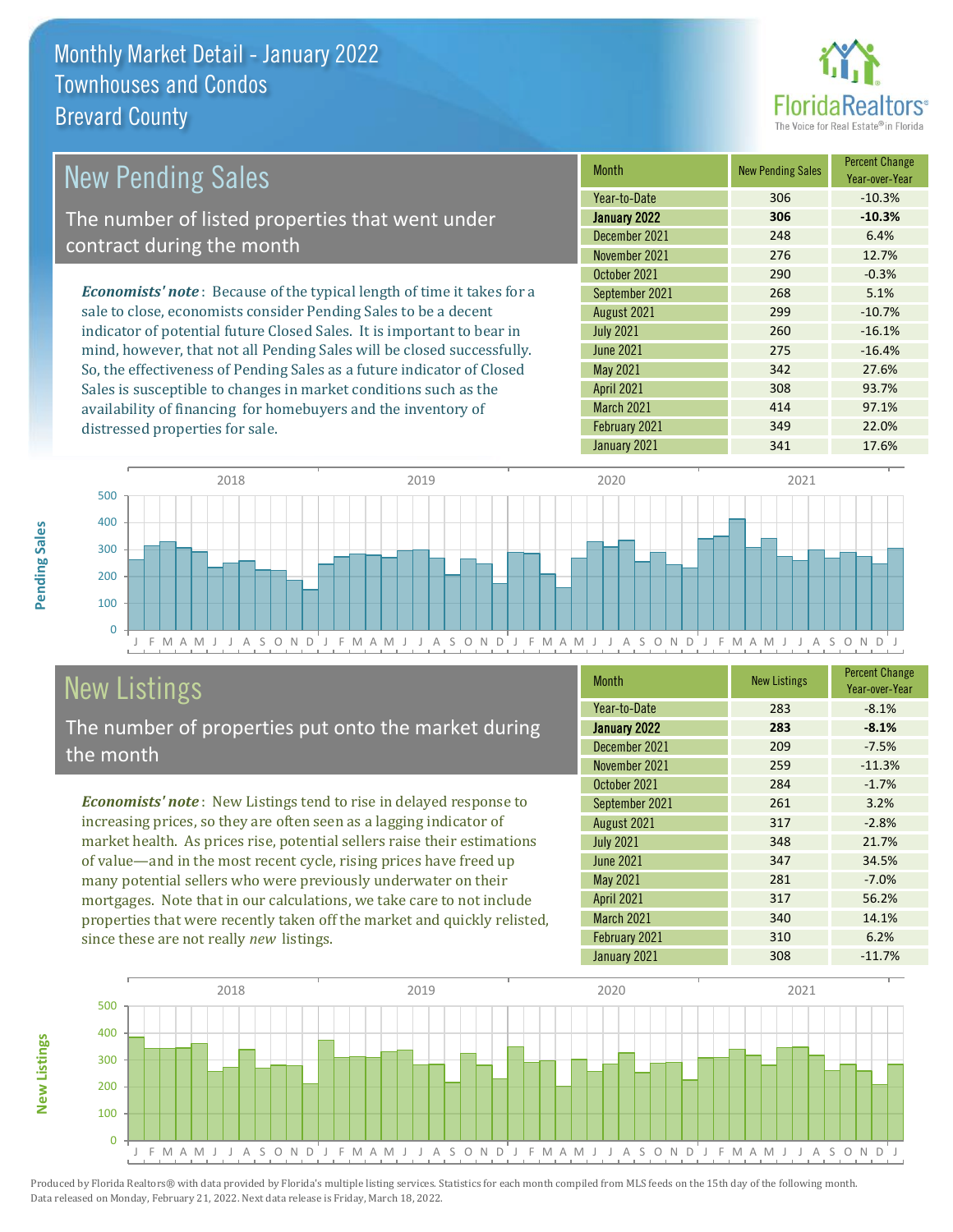

# *Economists' note* : There are a number of ways to define and calculate Inventory (Active Listings) The number of property listings active at the end of the month

Inventory. Our method is to simply count the number of active listings on the last day of the month, and hold this number to compare with the same month the following year. Inventory rises when New Listings are outpacing the number of listings that go off-market (regardless of whether they actually sell). Likewise, it falls when New Listings aren't keeping up with the rate at which homes are going off-market.

| <b>Month</b>             | Inventory | <b>Percent Change</b><br>Year-over-Year |
|--------------------------|-----------|-----------------------------------------|
| <b>YTD (Monthly Avg)</b> | 288       | $-41.6%$                                |
| January 2022             | 288       | $-41.6%$                                |
| December 2021            | 320       | $-42.0%$                                |
| November 2021            | 365       | $-37.9%$                                |
| October 2021             | 380       | $-32.6%$                                |
| September 2021           | 392       | $-32.9%$                                |
| August 2021              | 398       | $-36.2%$                                |
| <b>July 2021</b>         | 403       | $-38.4%$                                |
| <b>June 2021</b>         | 337       | $-51.1%$                                |
| <b>May 2021</b>          | 272       | $-66.0%$                                |
| <b>April 2021</b>        | 317       | $-61.7%$                                |
| March 2021               | 339       | $-60.2%$                                |
| February 2021            | 440       | $-45.7%$                                |
| January 2021             | 493       | $-40.2%$                                |



# Months Supply of Inventory

An estimate of the number of months it will take to deplete the current Inventory given recent sales rates

*Economists' note* : MSI is a useful indicator of market conditions. The benchmark for a balanced market (favoring neither buyer nor seller) is 5.5 months of inventory. Anything higher is traditionally a buyers' market, and anything lower is a sellers' market. There is no single accepted way of calculating MSI. A common method is to divide current Inventory by the most recent month's Closed Sales count, but this count is a usually poor predictor of future Closed Sales due to seasonal cycles. To eliminate seasonal effects, we use the 12-month average of monthly Closed Sales instead.

| <b>Month</b>             | <b>Months Supply</b> | <b>Percent Change</b><br>Year-over-Year |
|--------------------------|----------------------|-----------------------------------------|
| <b>YTD (Monthly Avg)</b> | 1.0                  | $-50.0%$                                |
| <b>January 2022</b>      | 1.0                  | $-50.0%$                                |
| December 2021            | 1.1                  | $-52.2%$                                |
| November 2021            | 1.3                  | $-45.8%$                                |
| October 2021             | 1.4                  | $-41.7%$                                |
| September 2021           | 1.4                  | $-44.0%$                                |
| August 2021              | 1.4                  | $-48.1%$                                |
| <b>July 2021</b>         | 1.4                  | $-51.7%$                                |
| <b>June 2021</b>         | 1.2                  | $-61.3%$                                |
| <b>May 2021</b>          | 1.0                  | $-71.4%$                                |
| <b>April 2021</b>        | 1.2                  | $-65.7%$                                |
| March 2021               | 1.3                  | $-62.9%$                                |
| February 2021            | 1.8                  | $-45.5%$                                |
| January 2021             | 2.0                  | $-41.2%$                                |



**Inventory**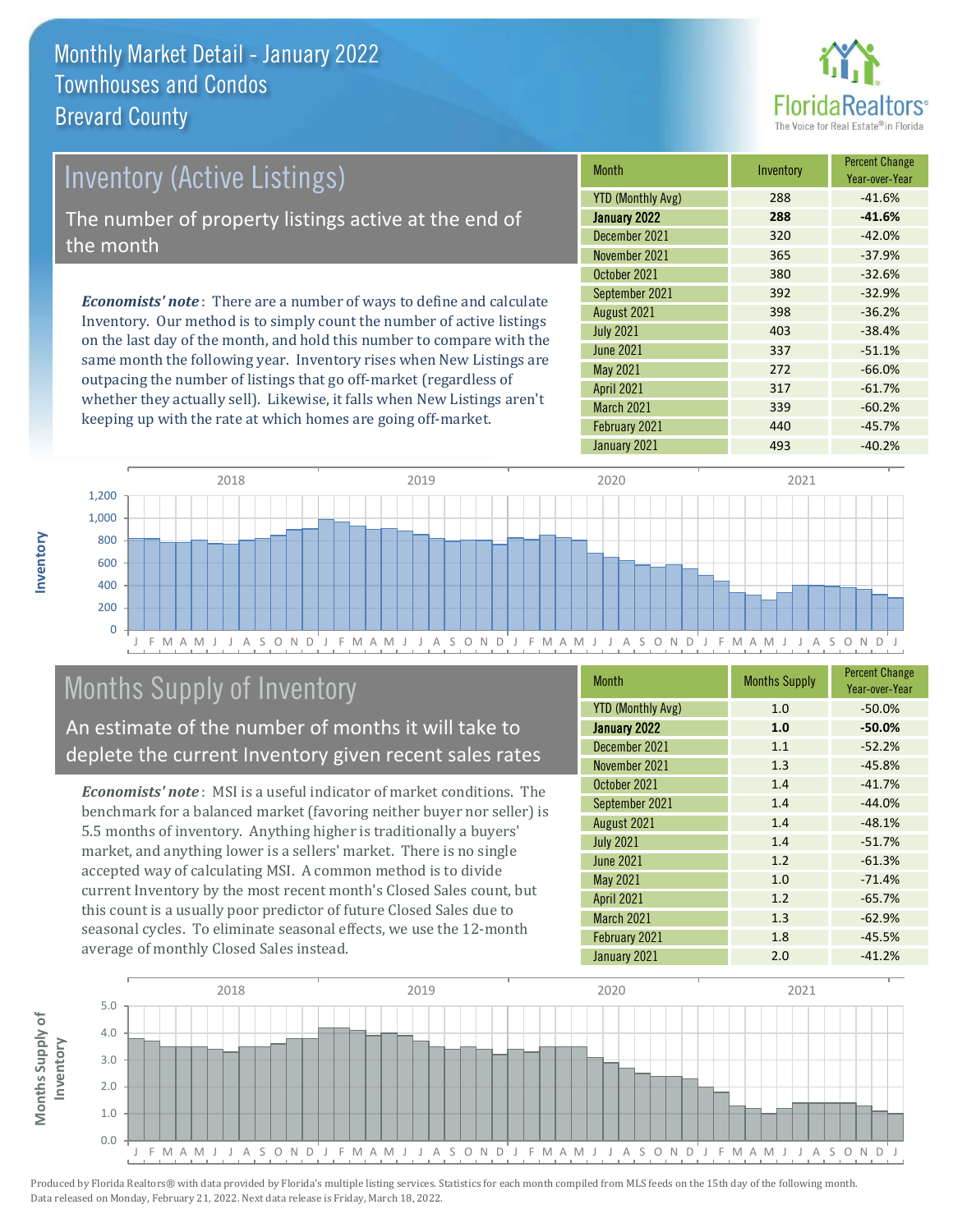

#### *Economists' note:* Closed Sales are one of the simplest—yet most important—indicators for the residential real estate market. When comparing Closed Sales across markets of different sizes, we recommend comparing the percent changes in sales rather than the number of sales. Closed Sales (and many other market metrics) are affected by seasonal cycles, so actual trends are more accurately represented by year-over-year changes (i.e. comparing a month's sales to the amount of sales in the same month in the previous year), rather than changes from one month to the next. \$1,000,000 or more 4 N/A \$250,000 - \$299,999 33 43.5% \$300,000 - \$399,999 35 16.7% \$400,000 - \$599,999 25 31.6% \$600,000 - \$999,999 15 25.0% \$150,000 - \$199,999 34 30.8% \$200,000 - \$249,999 38 5.6%  $$100,000 - $149,999$  24 -31.4% Sale Price Closed Sales Percent Change Year-over-Year Less than \$50,000 0 0 N/A \$50,000 - \$99,999 8 -55.6% Closed Sales by Sale Price The number of sales transactions which closed during the month



### Median Time to Contract by Sale Price The median number of days between the listing date and contract date for all Closed Sales during the month

*Economists' note* : Like Time to Sale, Time to Contract is a measure of the length of the home selling process calculated for sales which closed during the month. The difference is that Time to Contract measures the number of days between the initial listing of a property and the signing of the contract which eventually led to the closing of the sale. When the gap between Median Time to Contract and Median Time to Sale grows, it is usually a sign of longer closing times and/or declining numbers of cash sales.

| <b>Sale Price</b>     | <b>Median Time to</b><br>Contract | <b>Percent Change</b><br>Year-over-Year |
|-----------------------|-----------------------------------|-----------------------------------------|
| Less than \$50,000    | (No Sales)                        | N/A                                     |
| $$50,000 - $99,999$   | 7 Days                            | 16.7%                                   |
| $$100,000 - $149,999$ | 6 Days                            | $-53.8%$                                |
| \$150,000 - \$199,999 | 6 Days                            | $-77.8%$                                |
| \$200,000 - \$249,999 | 18 Days                           | 5.9%                                    |
| \$250,000 - \$299,999 | 8 Days                            | $-77.1%$                                |
| \$300,000 - \$399,999 | 10 Days                           | $-71.4%$                                |
| \$400,000 - \$599,999 | 11 Days                           | $-63.3%$                                |
| \$600,000 - \$999,999 | 69 Days                           | $-6.8%$                                 |
| \$1,000,000 or more   | 57 Days                           | N/A                                     |



**Closed Sales**

**Median Time to Contract Median Time to Contract**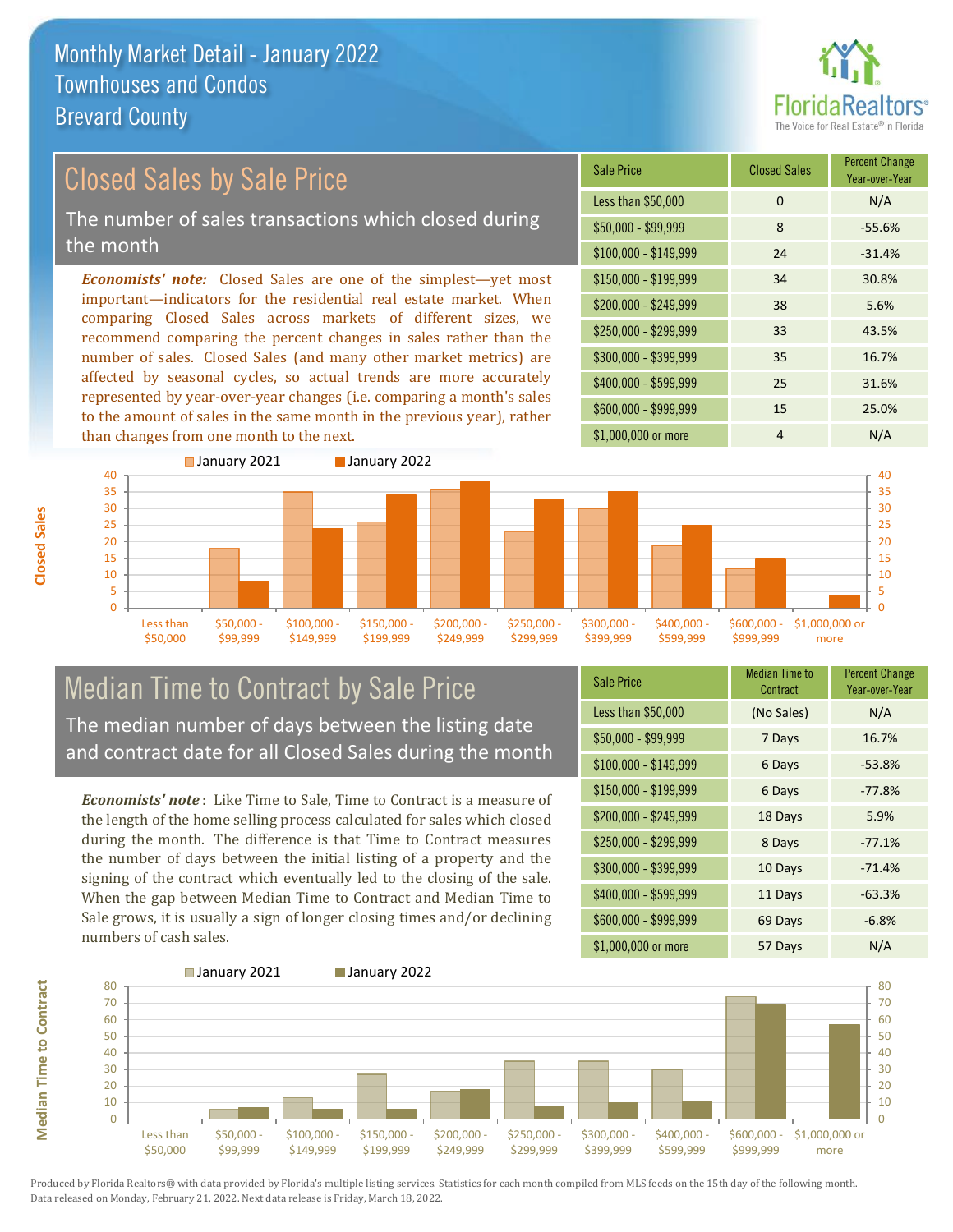

# New Listings by Initial Listing Price

The number of properties put onto the market during the month

*Economists' note:* New Listings tend to rise in delayed response to increasing prices, so they are often seen as a lagging indicator of market health. As prices rise, potential sellers raise their estimations of value—and in the most recent cycle, rising prices have freed up many potential sellers who were previously underwater on their mortgages. Note that in our calculations, we take care to not include properties that were recently taken off the market and quickly relisted, since these are not really *new* listings.





### Inventory by Current Listing Price The number of property listings active at the end of the month

*Economists' note* : There are a number of ways to define and calculate Inventory. Our method is to simply count the number of active listings on the last day of the month, and hold this number to compare with the same month the following year. Inventory rises when New Listings are outpacing the number of listings that go off-market (regardless of whether they actually sell). Likewise, it falls when New Listings aren't keeping up with the rate at which homes are going off-market.

| <b>Current Listing Price</b> | Inventory      | <b>Percent Change</b><br>Year-over-Year |
|------------------------------|----------------|-----------------------------------------|
| Less than \$50,000           | $\Omega$       | N/A                                     |
| $$50,000 - $99,999$          | $\overline{2}$ | $-91.7%$                                |
| $$100,000 - $149,999$        | 23             | $-64.1%$                                |
| $$150,000 - $199,999$        | 20             | $-68.8%$                                |
| \$200,000 - \$249,999        | 22             | $-51.1%$                                |
| \$250,000 - \$299,999        | 17             | $-59.5%$                                |
| \$300,000 - \$399,999        | 48             | $-51.0%$                                |
| \$400,000 - \$599,999        | 64             | $-28.9%$                                |
| \$600,000 - \$999,999        | 61             | 74.3%                                   |
| \$1,000,000 or more          | 31             | 0.0%                                    |



Produced by Florida Realtors® with data provided by Florida's multiple listing services. Statistics for each month compiled from MLS feeds on the 15th day of the following month. Data released on Monday, February 21, 2022. Next data release is Friday, March 18, 2022.

**Inventory**